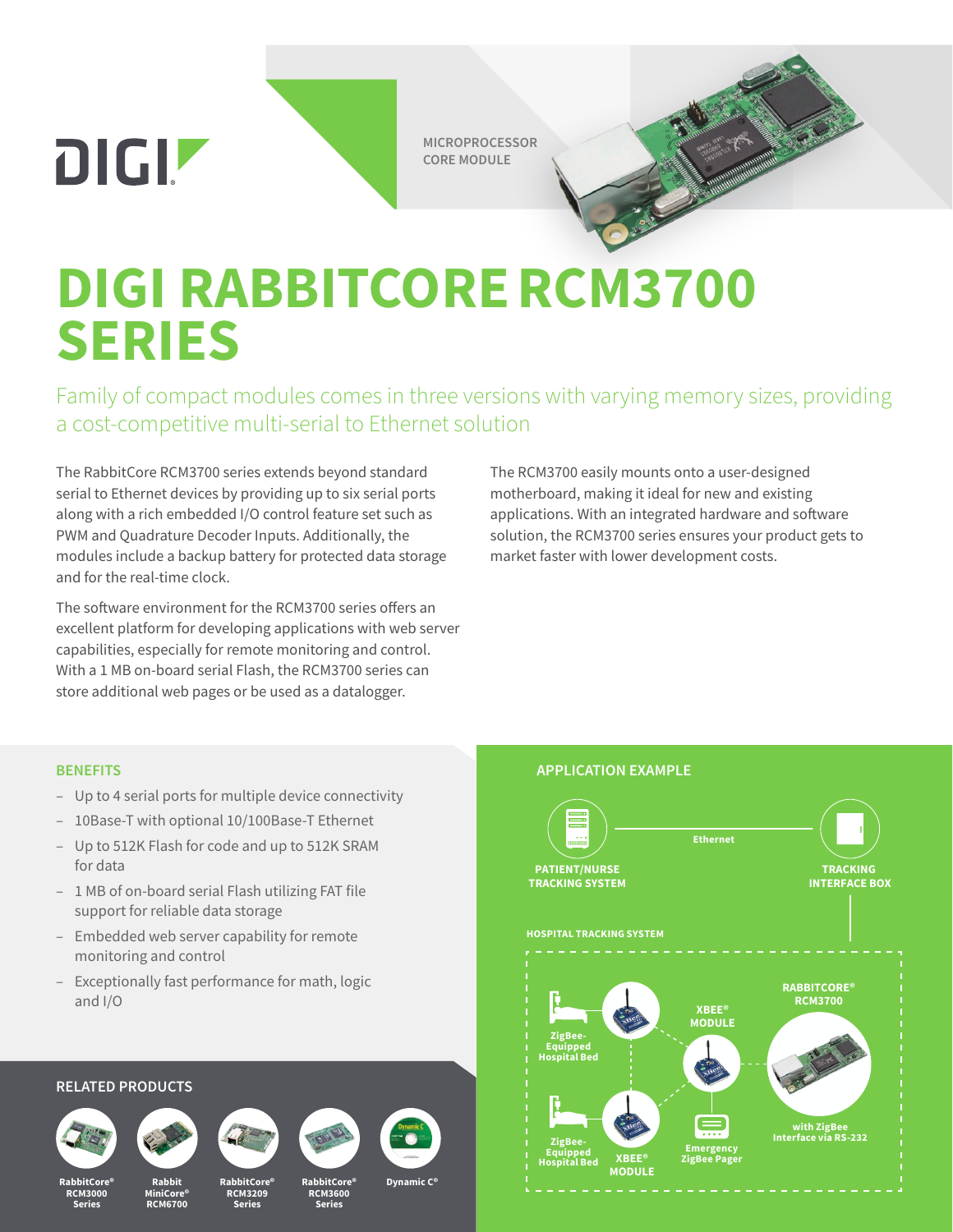## **SOFTWARE**

The Dynamic C® integrated development environment reduces the time and effort to write real-time software for embedded systems that use a Rabbit microprocessor, enabling easy development of a wide range of applications.

Rabbit products and Dynamic C integrate editing, compiling, linking, loading and debugging into a single development environment as one function. There are no compatibility issues when moving from one stage to another. Once the design is complete, you can debug it on the target hardware and see how your code works. Because it is a dialect of C, the Dynamic C language has all the statements and constructions of traditional C, plus extensions that make it easier to write reliable, real-time multi-tasking software. The Dynamic C integrated development environment allows for easy hardware migration, moving from a single-board computer to chip level production.

Dynamic C also includes highly useful software components that can add functionality and value to your applications. This functionality includes web server capability, filing system, remote firmware updates, and wired and wireless security. Compatible software components are listed below.

#### **SOFTWARE COMPONENTS**

|                | <b>COMPONENT</b>                                                             | <b>DESCRIPTION</b>                                                                                       |
|----------------|------------------------------------------------------------------------------|----------------------------------------------------------------------------------------------------------|
| $\mathbf{R}$   | <b>RABBITWEB</b>                                                             | System of HTML tags used to easily create web interfaces to<br>monitor and control embedded applications |
| $\circledcirc$ | <b>REMOTE PROGRAM UPDATE (RPU)</b>                                           | Allows for remote firmware updates from anywhere in the<br>world using an Internet connection            |
|                | <b>FILE ALLOCATION TABLE (FAT)</b>                                           | Popular network-accessible file system for flashed<br>based memories                                     |
| A              | <b>SECURE SOCKETS LAYER (SSL) /</b><br><b>TRANSPORT LAYER SECURITY (TLS)</b> | The industry standard for web security in embedded<br>applications                                       |
|                | <b>ADVANCED ENCRYPTION STANDARD (AES)</b>                                    | 128-bit encryption for transferring sensitive data                                                       |

## **RABBITCORE® RCM3700 DEVELOPMENT KIT**



#### **THE RCM3700 DEVELOPMENT KIT CONTENTS:**

- RCM3700 module
- Prototyping board with standoffs/connectors
- USB cable to program RCM3700 via interface board
- Universal power supply
- Dynamic C CD-ROM, including product documentation on disk
- Getting Started instructions
- Registration card